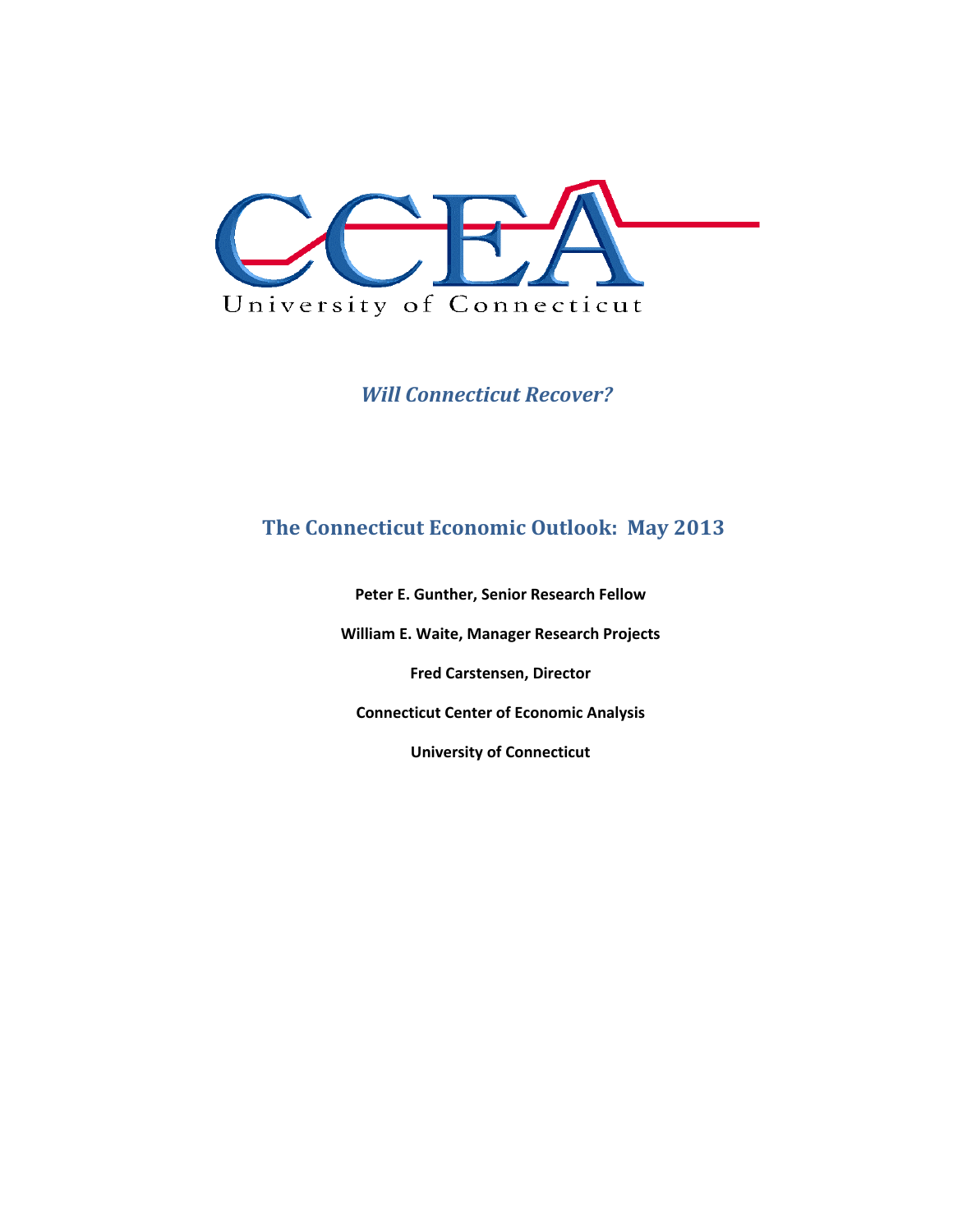## **Executive Summary**

Connecticut's economy is recovering slowly, very slowly, well behind national recovery. Connecticut is one of the few states whose economy, whether measured in output or household income, is not close to its 2007 peak. Job recovery has been equally slow, with barely a quarter of the jobs lost (since 2007) restored, with many of those who have returned to work going to lower quality jobs than the one they lost. Solid if modest national and regional performance over the last three quarters has laid the foundation for robust growth in Connecticut, but the state faces such large deficits that contraction in the public sector may thwart recovery.

Sluggish growth resulted in the unavoidable outcome of lower‐than‐forecast tax revenues, which has put increasing pressure on the state's budget, presenting the Governor and Legislature with a host of challenges. Expenditures for the current fiscal year have already been cut significantly, by executive action and Legislative initiative, and the projected operating budget deficit is currently well in excess of a billion dollars over each of the next two fiscal years. The scale of reductions in the operating budget will weaken the economy proportionately--a painful choice made more difficult by an badly-designed spending cap that denies Connecticut substantial federal monies that would help mitigate the fiscal crisis.

This *Outlook* assesses the potential impact of fiscal options for the State as it addresses massive deficits. If the state were to address deficits of \$1.4 billion in FY2014 and \$1.5 billion in FY2015 solely with budget cuts, the CCEA projection is that Connecticut could expect to lose as many as 32,500 full time equivalent (FTEs) jobs. Such cuts would eliminate virtually all job creation during the next two-years, and in the long run may mean the economy does not see full recovery for decades.

There are alternatives to straight budget cuts. One option is maintaining projected expenditures while raising funds through various alternative taxes, licenses, or grants. Alternatively, even as the state cuts its current services budget, it could push forward with strategic capital projects, funded through bonding. This *Outlook* evaluates the degree to which tax changes and public sector investments of the same scale as budget cuts could offset the expected economic damage from the impending reductions. Different policies will impact both the rate of growth and the distribution of job impacts between the private and public sectors and the generation of income, measured as Connecticut Real Gross Domestic Product (CTRGDP). Such policies can partially mitigate the overall impact on the state's economy, avoiding recession, potentially hastening its recovery, and strengthening Connecticut's competitive position. Ironically, Hurricane Sandy may improve conditions as the region rebuilds.

In the final analysis, this *Outlook* argues that addressing the current fiscal crisis only through cuts is the worst approach; it might condemn the state's economy to decades of weak performance, actually worsening longterm problems. Implementing a very modest state‐wide equity tax (possibly including a rebate for legal residents), the modeling argues, offers the best solution to improving revenues. Perhaps most important, reforming the spending cap could fundamentally change the ability of and the incentives for both the State and many of its municipalities to capture very substantial‐‐perhaps hundreds of millions‐‐federal dollars.

Connecticut has a very significant capacity to shape its own future, to restore its economic health, and to build its long‐term competitiveness, but to achieve those ends requires the political will to undertake a serious reframing of the state's revenue structure, to undertake sustained policy analysis (e.g., dynamic tax incident analysis), and to build the institutional capacity to support both such analysis and a concerted effort to capture federal funds.

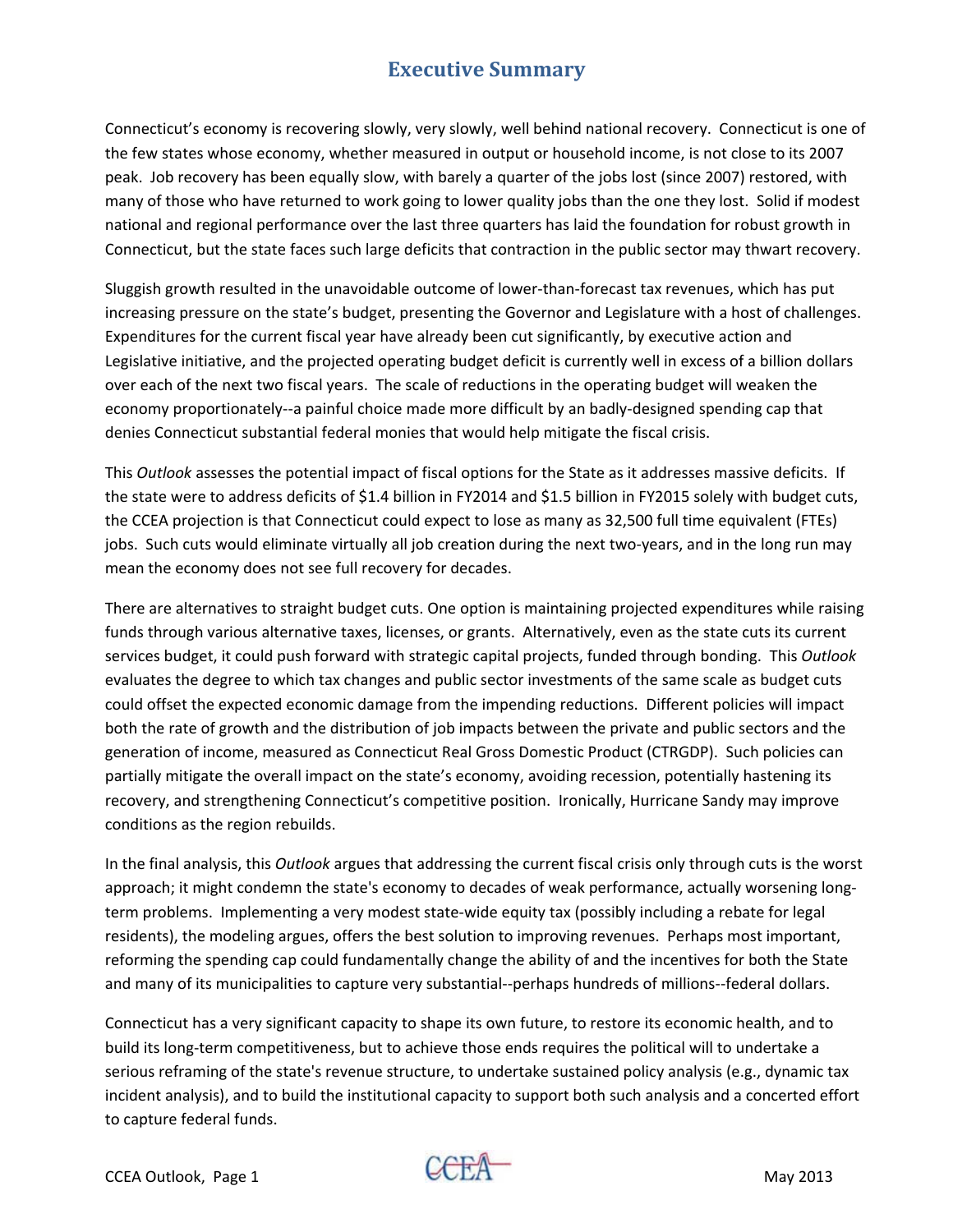# **Introduction**

Based on a retrospective view, U.S. and Connecticut economic recoveries are showing signs of taking root. One of the driving forces is the Federal Reserve policy of sustained low prime bank rates, a policy many other central banks are now adopting, reflecting growing recognition by central bankers that they need to stay focused on broader targets than inflation. Moreover, addressing the massive accumulation of long‐term government debt demands attention for driving stronger growth; only strong growth will lower the debt to RGDP ratio. $1$ 

However, current national policies significantly complicate anticipating the pattern of recovery in the American economy. Sequestration, restoring the full Social Security tax, limiting unemployment benefits, and other policies are clearly beginning to weigh on the national economy, as is the expanding recession in Europe and the dramatic slowing of the Chinese economic machine. At the state level, the typical constitutional requirement for balanced operating budgets and critical need to redress shortfalls in government pension funds and funding for other post-employment benefits is limiting the capacity of strategic public sector initiatives to accelerate growth. Indeed, these limitations can potentially re‐enforce each other and could thus derail not just the American economy, but the global one as well.

### **Retrospective Modeling**

CCEA's forecasting depends on two models that look at key retrospective macro variables‐‐employment, national RGDP and CTRGDP‐‐ and then adds a different additional variable to project Connecticut's eight‐ quarter outlook, commencing in 2013Q2. The first model relies on those macro variables and CT housing permits; the second replaces the permits with the prime bank rate. Implicitly the first model assumes that the national rates of change in residential building permits will be similar to those in Connecticut. In general, earlier projections done for the *Outlook* argue such an assumption is not justified. The prime bank rate is the same for both nationally and in the state, so the expectation is that incorporating it should provide better results, but the proof is in the pudding. While this approach is intuitively appealing, CCEA has not used it long enough to validate its sustained superiority.

### **Housing Permits: Units and Values**

Housing permits offer an upbeat sign in emerging from the recession's gloom‐and‐doom, much re‐enforced by the recent Case‐Schiller report on record growth in home prices. Growth in the number of residential housing permits for the first four quarters of 2012 was 69.7% above those in 2011. Yet that result overstates the improvement; assessing changes in the value of permits reveals that average values had generally fallen with a shift in emphasis from single housing units to multiple units, particularly buildings with more than five units. By the end of 2012, the value of Connecticut housing permits rose 57.2% relative to the previous year. The gain in units represents a reversal of declining permits over the previous six years, with parallel filings



 $^1$  Ironically, austerity (or sequestration) can actually make the situation worse, not better. Insofar as growth falls faster than deficit reduction, the result is an *increase* in the debt/RGDP ratio. It is the ratio of income to debt that is crucial, not the total of outstanding debt.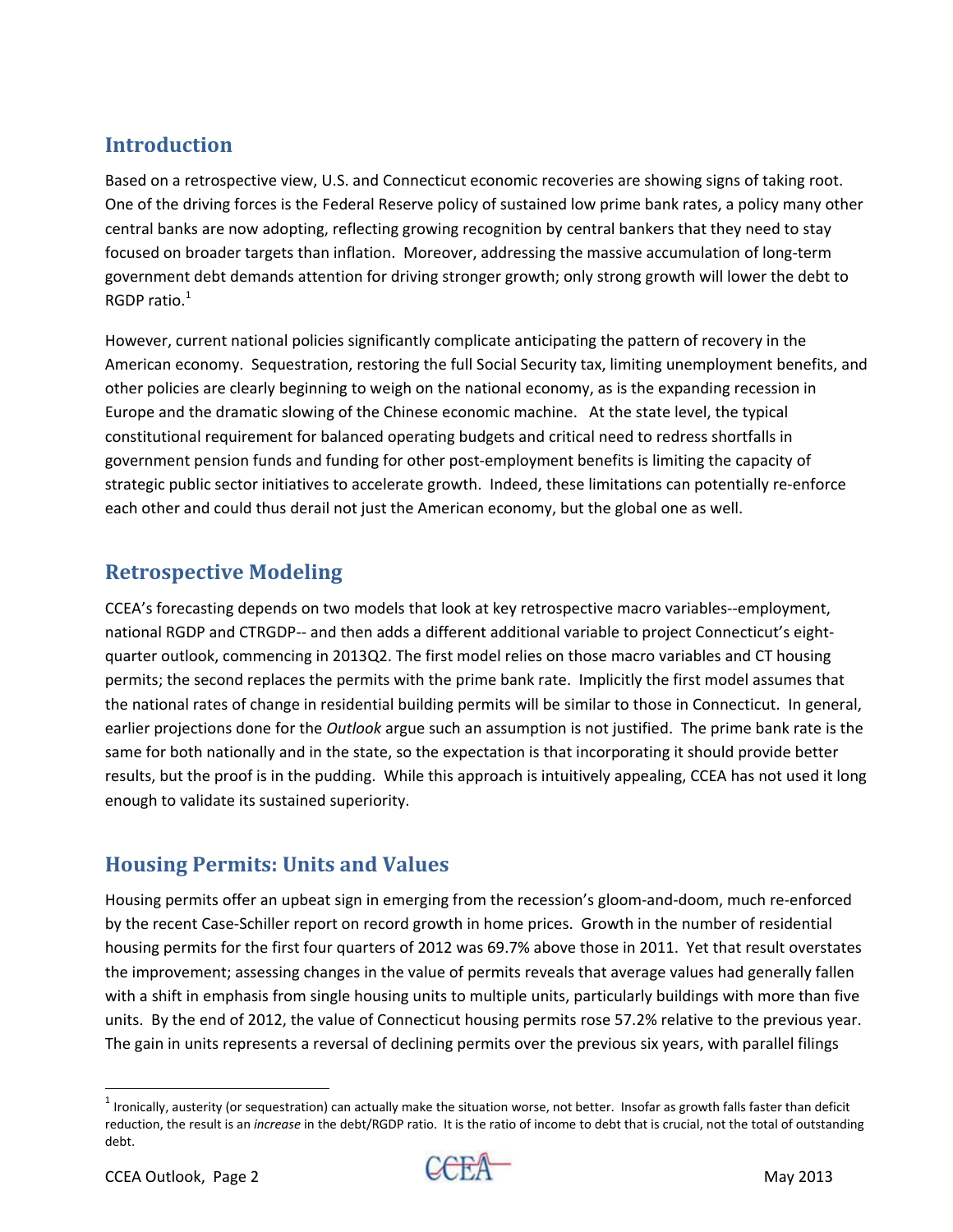visible in the value of Connecticut permits in all but 2011. While Connecticut permit growth over the last year far outpaced those of New York and New Jersey, it did so in part because, unlike declining permits in Connecticut, New York had positive growth in two of the previous three years while New Jersey had experienced growth during each of the previous three years. When compounded losses from the previous three years are taken into account, Chart 1 suggests there is still a long way to go before declaring full recovery in the housing market. The 5,200 permits issued in 2012 remains well below previous peaks of 26,800 issued in 1986, 12,300 in 1998, and 11,885 permits in 2005, the most recent peak.



**Chart 1: Connecticut Housing Permits 2005/06‐2011/12 (Percent Change)**



### **The Forecast**

The following charts present the results from both CCEA models. Except for employment in the two models being very similar over the next few quarters of the outlook, the results from the model including the bank rate yields more optimistic results. Even with a creeping rise in the prime bank rate by 110 basis points over the two years.

### **National RGDP**

Sequestration, tax increases, and other federal actions that are slowing the national economy will also impact Connecticut (e.g. the twenty furlough days imposed on the civilian workforce at the Groton sub base). Those impacts need to be netted out of the following results from the two CCESA models, based on either projected expansions of housing permits or a continuing low prime bank rate. Given such uncertainties, the model based on housing permits modestly curtails national annual average RGDP growth from an already

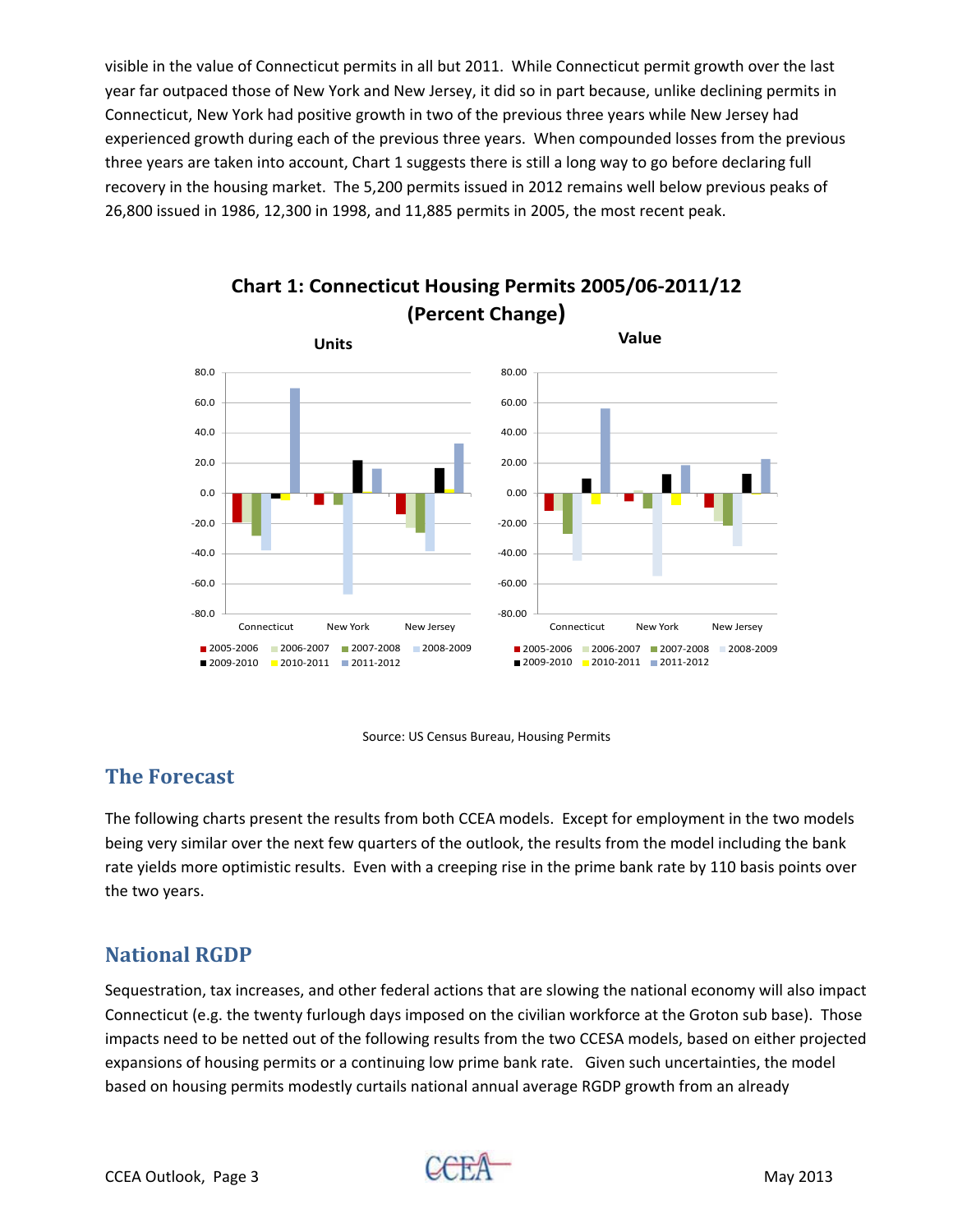conservative 1.4% annual rate<sup>2</sup> in the previous *Outlook* to 1.1% annual average rate 2013Q1 to 2015Q1. The model based on the now low prime bank rate, even assuming that is creeps up 110 basis points over the period (which now looks unlikely) yields a higher annual average growth rate of 3.4%. See Chart 2 below.



**Chart 2: National RGDP 2009Q1‐2015Q1 (Billions Fixed 2005 \$)**

The recently revised national outlook from the University of Michigan's RSQE, completed prior to Congress driving over the fiscal cliff, set its expectations for national growth at 2.8% to the end of 2014. It attributed its increasing optimism to:

- Consumption resilience, including the monthly demand for vehicles that has been 900,000 units higher in each of the last four months than in October;
- National employment growth in excess of two million in 2012 inclusive of over 190,000 FTEs monthly since August 2012;
- Residential construction contributing 0.3 percentage points to national growth in 2012 so that currently national single‐family home inventories have fallen to less than four months and housing prices are growing at 7.3% annually, according to the S&P/Case-Schiller index.<sup>3</sup>

# **Connecticut CTRGDP**

Connecticut's modeled CTRGDP growth appears in Chart 3. Utilizing an ongoing low prime bank rate for forecasting clearly delivers stronger national and state growth—and would drive Connecticut output above its previous peak in 2007. The dotted line from the end of 2011 to 2013Q1 shows that CCEA has estimated



<sup>&</sup>lt;sup>2</sup> Recent University of Michigan's Regional Seminar on Quantitative Economics (RSQE) forecasts national growth of 2.14% RGDP this year followed by 2.02% next year and 2.62% in 2014, sufficient to grow national employment and induce, marginally, a lower national unemployment rate but insufficient to initiate inflationary threats. George A. Fulton and Hymans, S.H. *The U.S. Outlook for 2013‐14 Executive Summary*, RSQE, March 2013, p.1.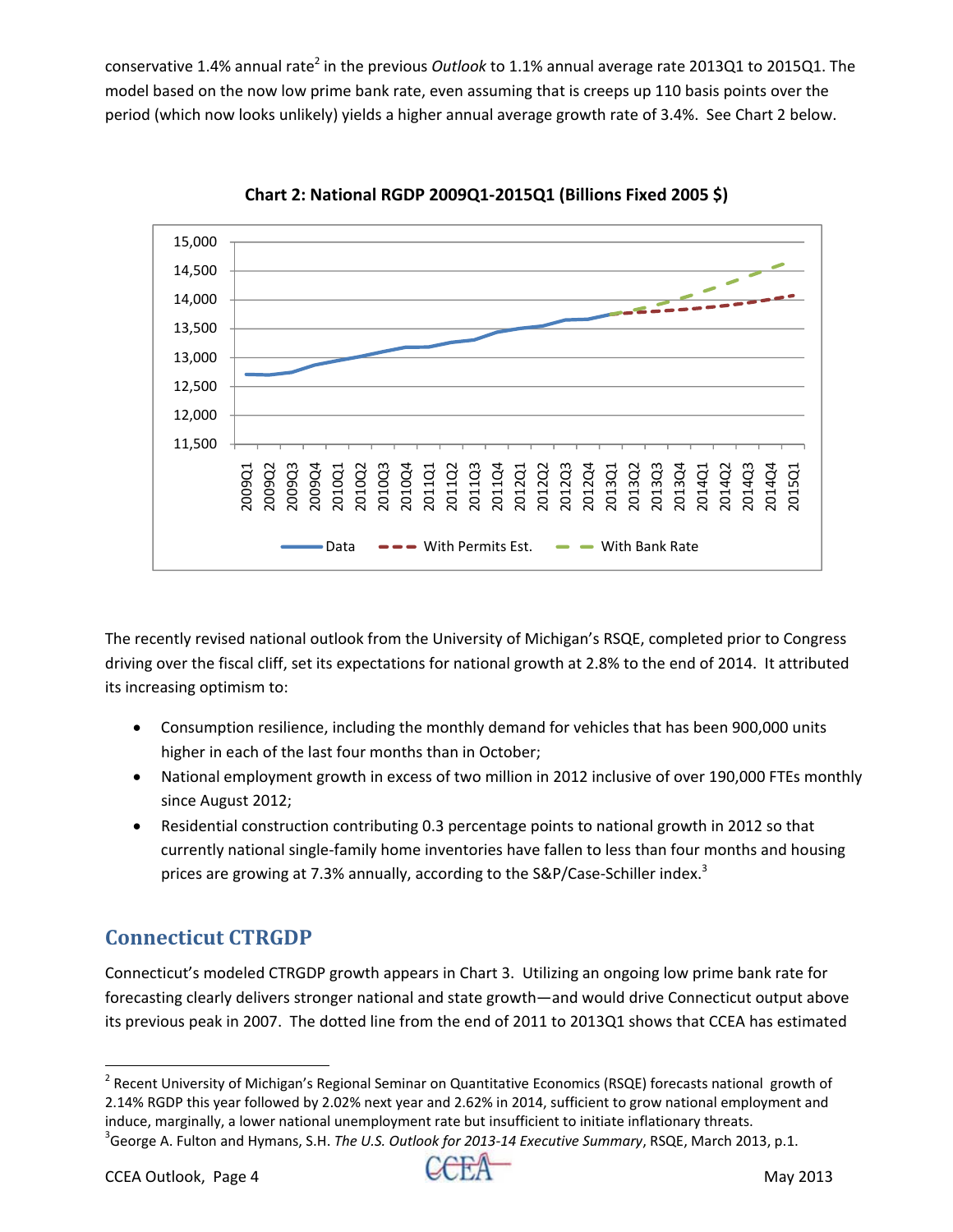the CTRGDP for that period based largely on the growth in real personal incomes over that period. Those and earlier data on CTRGDP are subject to change when the Bureau of Economic Analysis revamps its data over the next quarter. In the interim these estimates are the best available.



**Chart 3: Connecticut RGDP Projections 2013Q1‐2015Q1 (Billions of 2005 Fixed Dollars)**

## **Connecticut Employment**

Employment patterns differ in the same manner as noted in Chart 4, where the first model yields growth of 5,000 FTEs this year but then flattens out and remains below that in 2009. If this is the pattern, it would mean Connecticut would see essentially *no improvement in employment*.

The employment growth captured in the model inclusive of the prime bank rate may appear optimistic in the last couple of quarters because it sees government employment growing about 7,000 FTEs after a year of painful trimming by 3,000. Conceivably, employment growth would be cut by a seventh from making those government cuts permanent. Adjusting government employment inclusive of that at casinos and other venture Native Americans operate, to when it reaches bottom at 232,000 in 2014Q1 would cut employment growth by about a seventh, thereby moving the second estimate much closer to RSQE's rates.



**Chart 4: Connecticut Full‐time Employment Equivalents 2013Q1‐2015Q1 (1,000s of FTEs)**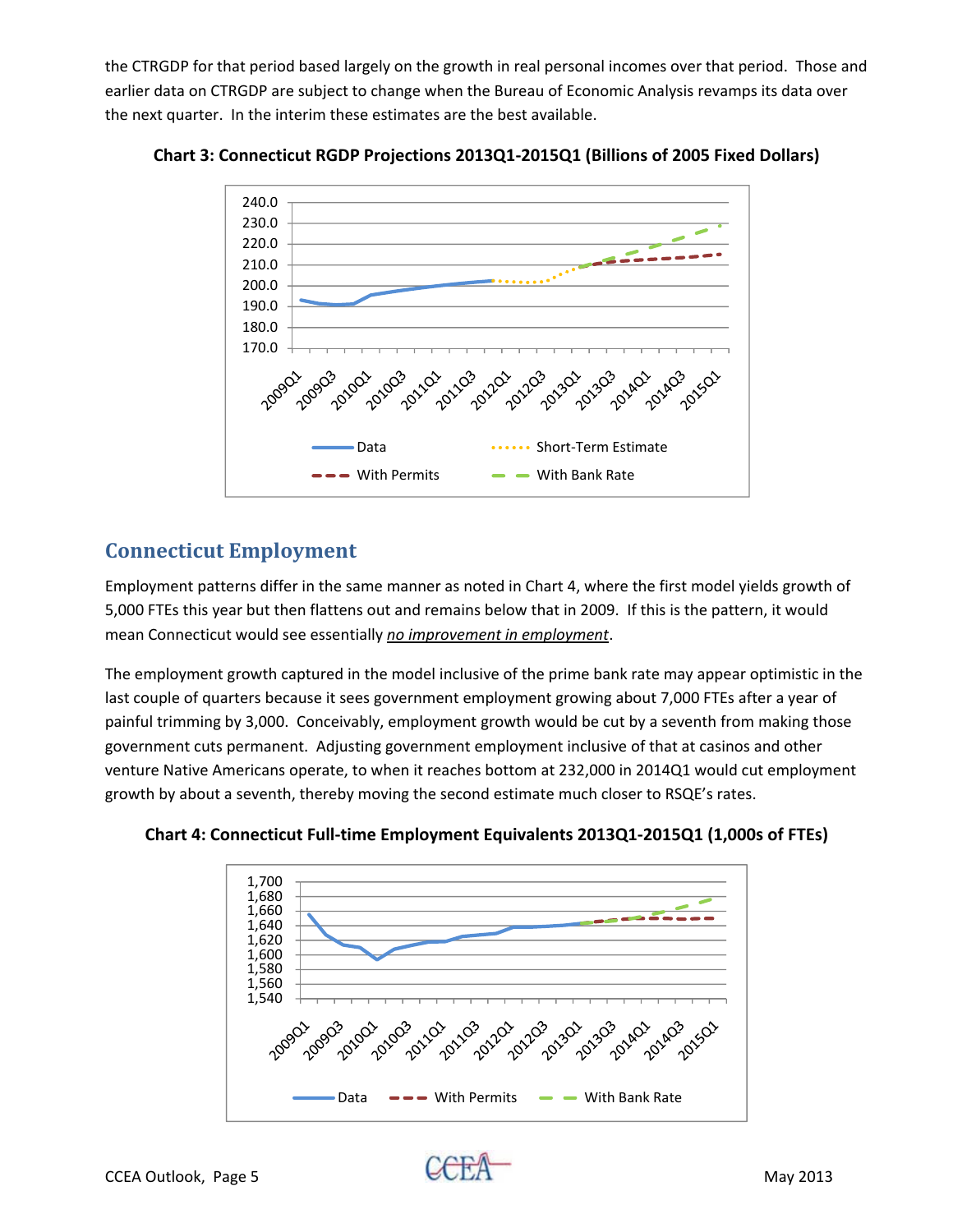#### **Sector Employment Shifts**

Looking two years back and two years forward yields sector shifts in employment that have been occurring and are likely to continue. The following industries continue to grow – construction, transport trade and utilities, and other services. The other services group is the destination of most additional jobs, reaching 656.5 thousand FTEs over the four years. Resources are stagnant. Manufacturing continues to decline slowly. Both government and FIRE oscillate. As noted earlier, government is not likely to expand as much as the modeling anticipates in 2014—it is more likely to contract.



**Chart 5: CT FTEs 2011Q1, 2013Q1 and 2015Q (1,000s)**

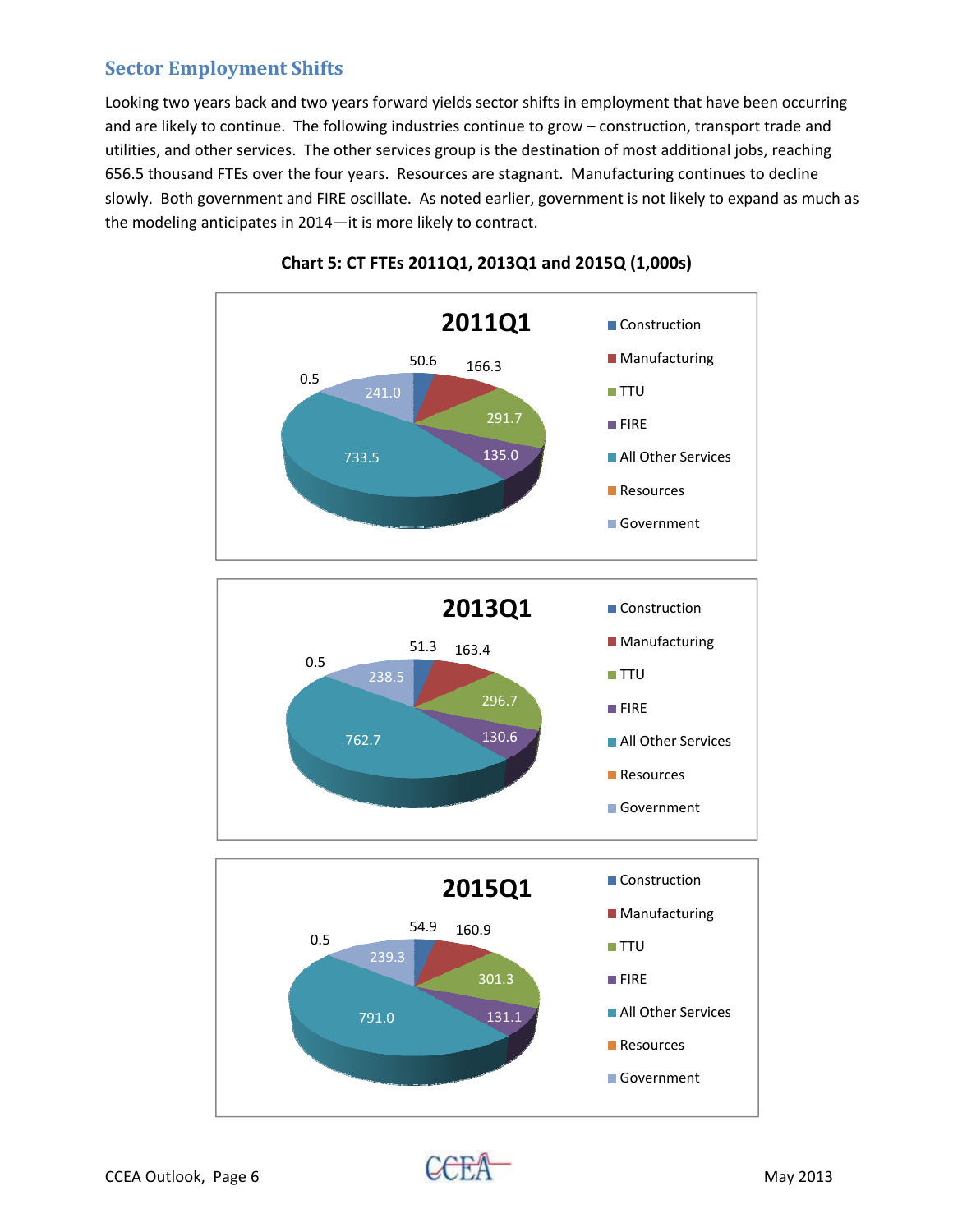# **Other Positive Signs**

Positive synergistic indicators of consumer sentiment and the stock market counteract other downward pressures. The University of Michigan Consumer Sentiment Index increased from 59.6 in 2011Q3<sup>4</sup> to about 76.2 in 2013Q2<sup>5</sup>. At the time of writing<sup>6</sup> the Dow Jones Industrial Index is up 24.8% from the end of March 2011<sup>7</sup>. With Connecticut's concentration in financial activities, gains in the Dow complement both incomes and expenditures in the state.

### **Recovery from Sandy**

Sandy wrought devastation on vulnerable coastal communities, but is there a silver lining? Reconstruction needs to be undertaken with forethought and planning not just to recover the past but also to better protect the future. The impact on CTRGDP of recovery efforts from Sandy in 2013 is expected to reach \$2.9 billion, with continuing construction of \$1.4 billion a year later. These impacts are sufficient to nudge CTRGDP growth rates above the federal level in 2013, but Connecticut growth remains below national expected rates the following year.<sup>8</sup>

It is clear that the adjustments post-Sandy may be larger than suggested if the Federal government spends more, the State utilizes emergency funds that would otherwise have remained in reserves, and if residents spend more, supported by insurance companies, which, in-turn, are bolstered by increases in more broadly distributed new premiums. Downward adjustments could result from the opposite of the above factors, with homeowners more than offsetting repair expenditures with severe cutbacks in other purchases and governments squabbling instead of getting on with planned recoveries.

### **State Fiscal Issues**

Slower than expected recent growth in CTRGDP is forcing the Governor and Legislature to trim the state budget, in addition to the cuts that the Governor has already announced for the current fiscal year the Legislature. The Legislature is now considering more cuts to address massive deficits projected for the operating budget in the next biennium. The following section explores the economic impacts of options to redress that situation and bring operating budgets into balance:

- Decreased state operating expenditures without increased capital expenditures; or
- Institute tax measures to raise sufficient funds to cover the expected deficit and support at \$300 in transfers to offset the most severe outcomes of the tax increases.



<sup>&</sup>lt;sup>4</sup> RSQE the Economic Outlook for 2012, p. 104.<br><sup>5</sup> <u>http://research.stlouisfed.org/fred2/graph/?s[1][id]=UMCSENT</u> (March 08, 2013)<br><sup>6</sup> March 8, 2013 2 10:42 am EST.<br><sup>7</sup> Dow Jones, Industrial Average Index (\$US: INDU), May FTEs in 2013 and 14.9 thousand the following year, thereby, substantially improving Connecticut employment prospects. See Pervious *Outlook* for fuller details.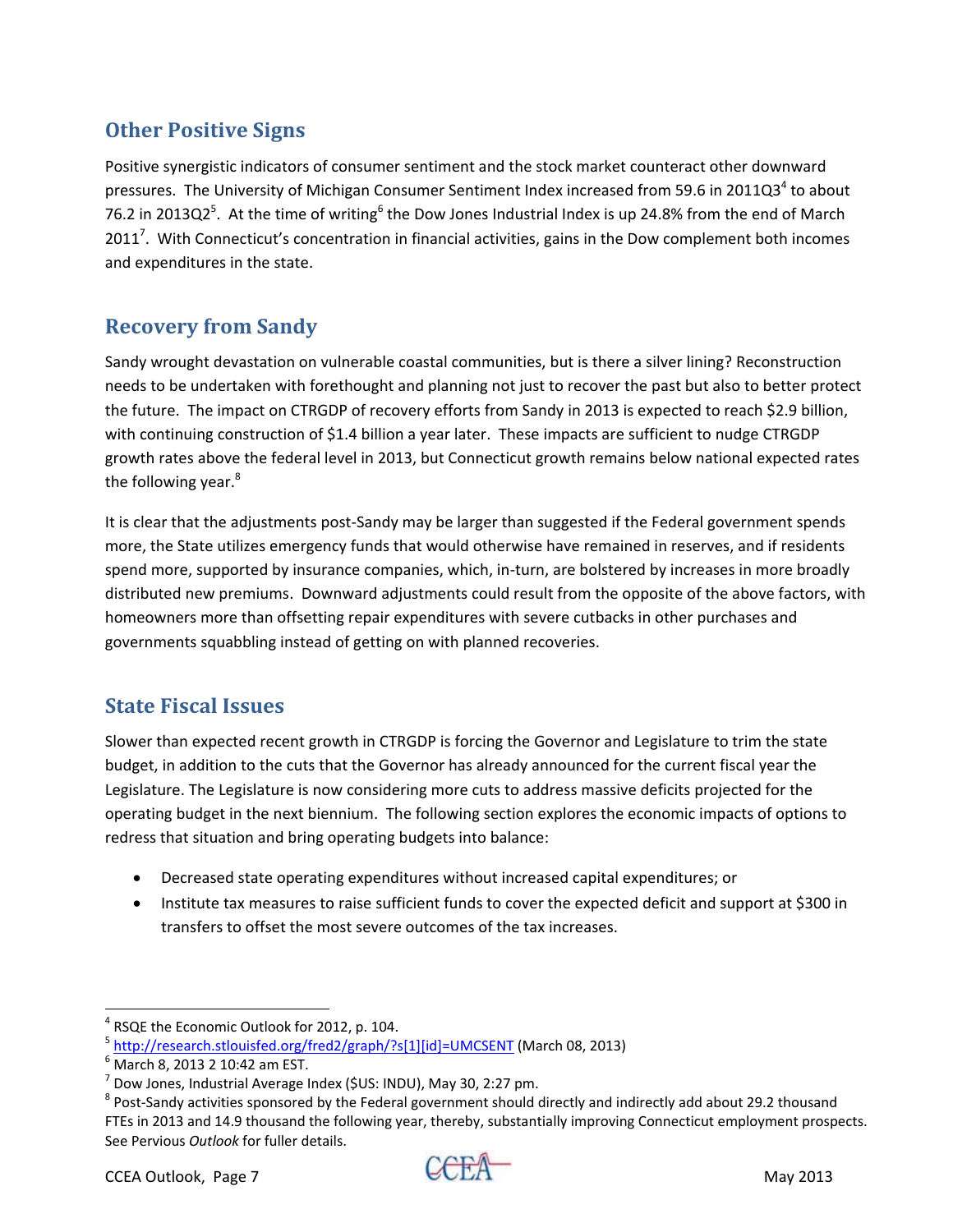### **Approach**

The starting point for this analysis is the initial threat of the state operating deficits in the biennial budget. In modeling impacts, CCEA assumes that the measures adopted will be permanent to avoid government falling back into deficit.

Approaches to rebalancing the operating budget range from cuts to government spending (and therefore services and jobs) to raising additional funds. Incremental funds may come from a series of sources:

- Raising various taxes with varying incidences for each type of tax;
- Expending tax bases such as inclusion under the general sales tax of presently excluded goods and services;
- Increased user fees; and
- Broader use by the state and municipalities of federal transfers, feasible only if the State reforms its spending cap that, inexplicably, includes federal monies.

While not recommending any one or all of these approaches, the following results demonstrate possible adverse impacts of adhering to balanced operating budgets as well as some alternative for mitigating the damage to the economy. Using the same REMI model on which the State relies to evaluate economic development initiatives, CCEA simulated three scenarios – budget cuts, personal income tax hikes, and an equity tax.

If budget cuts were to be pursued as the single method of rebalancing, the economic gains to which the previous discussion pointed would be eliminated with the loss about 32,400 jobs by 2016,<sup>9</sup> losses heavily concentrated among public sector employees at 19,700 FTEs. The overall long‐term impacts of rectifying the expected deficit with only cutbacks include severe and prolonged employment losses as well as declines in aggregate and disposable CTRGDP. 2013 losses in disposable CTRGDP (2012 fixed dollars) are forecast at \$2.1 billion in 2016, easing to \$2.8 billion by 2040 (in 2012 constant dollars). CTRGDP declines by \$3.2 billion in 2013 but mildly recovers in the mid 2020s before dropping‐off back to \$‐3.1 billion in 2040. This is a worst case scenario—but his analysis projects that addressing the budget crisis only through cuts in the public sector results in *Connecticut's economy essentially never recovering*.

In capturing the full magnitude of such declines, even the best of economic models are myopic because they quantify economic negative outcomes without taking likely ancillary damage into account. Cutbacks of the magnitude currently being considered by the Governor and Legislature are apt to constrain state transfers to municipalities, resulting in damages to vehicles from unattended potholes, less policing with all that implies – higher crime rates and increased insurance rates – and other, similar undesirable consequences. Cutbacks will also lower incentives for transitions to energy saving technologies, fewer innovations due to the lack of research funds, and deterioration of an education system struggling to address vast disparities in outcomes and to keep pace with (or catch up with) international achievements. Many of these outcomes would be over and above those measured in the model.



 $9$  The REMI model yields the number of jobs that would be cutback so that CCEA has converted those job losses to FTEs using current ratios of FTEs to jobs by industry.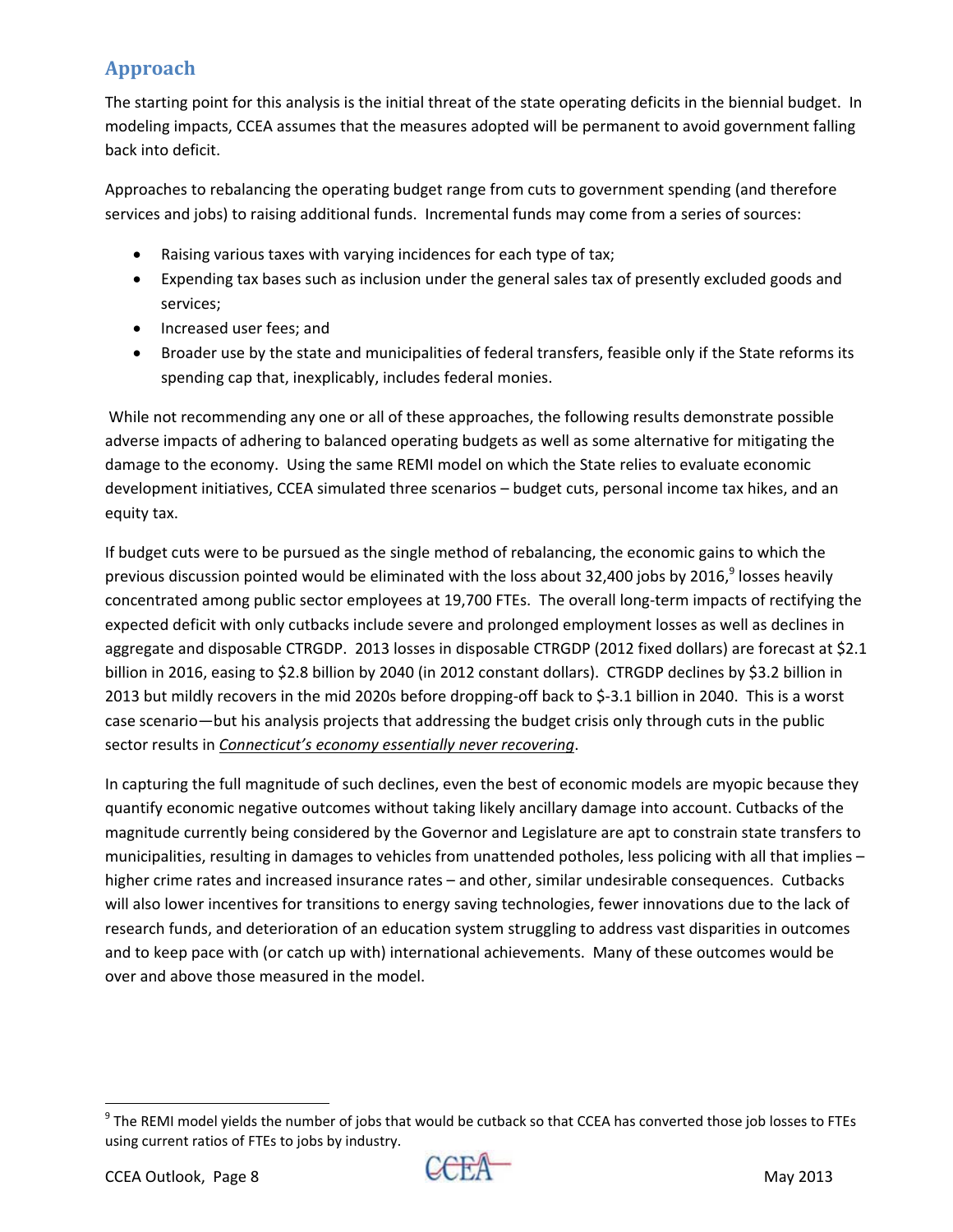### **Raising Revenue**

There are options to cutting spending, one of which is raising taxes. This section demonstrates the extent to which expanding the personal income taxes sufficient to balance the budget and generate an additional \$300 million in transfers mitigate the negative impacts of adopting just budget cuts. The second alternative is to raise the same level of funds through an equity property tax so that the state's many non-resident property owners begin to make a more equitable contribution to the public services that support the quality of life they share. The share of out‐of‐state owners is set at fifty percent. While this is likely high, there may also be other avenues whereby Connecticut residents can transfer funds into the state, e.g. grants for Sandy repairs.

The worst outcomes for employment flow from relying totally on government cuts, as Chart 6 shows. While they do not entirely obliterate the expected gains over the next two-years, they severely constrain them. The alternative approaches have much smaller employment impacts, though the income tax scenario still costs 10,000 jobs out over the entire forecast period.





Alternative approaches to raising additional government revenues through sales taxes requiring more public servants (if the needlessly complex current structure remains in place, necessitating more oversight) could

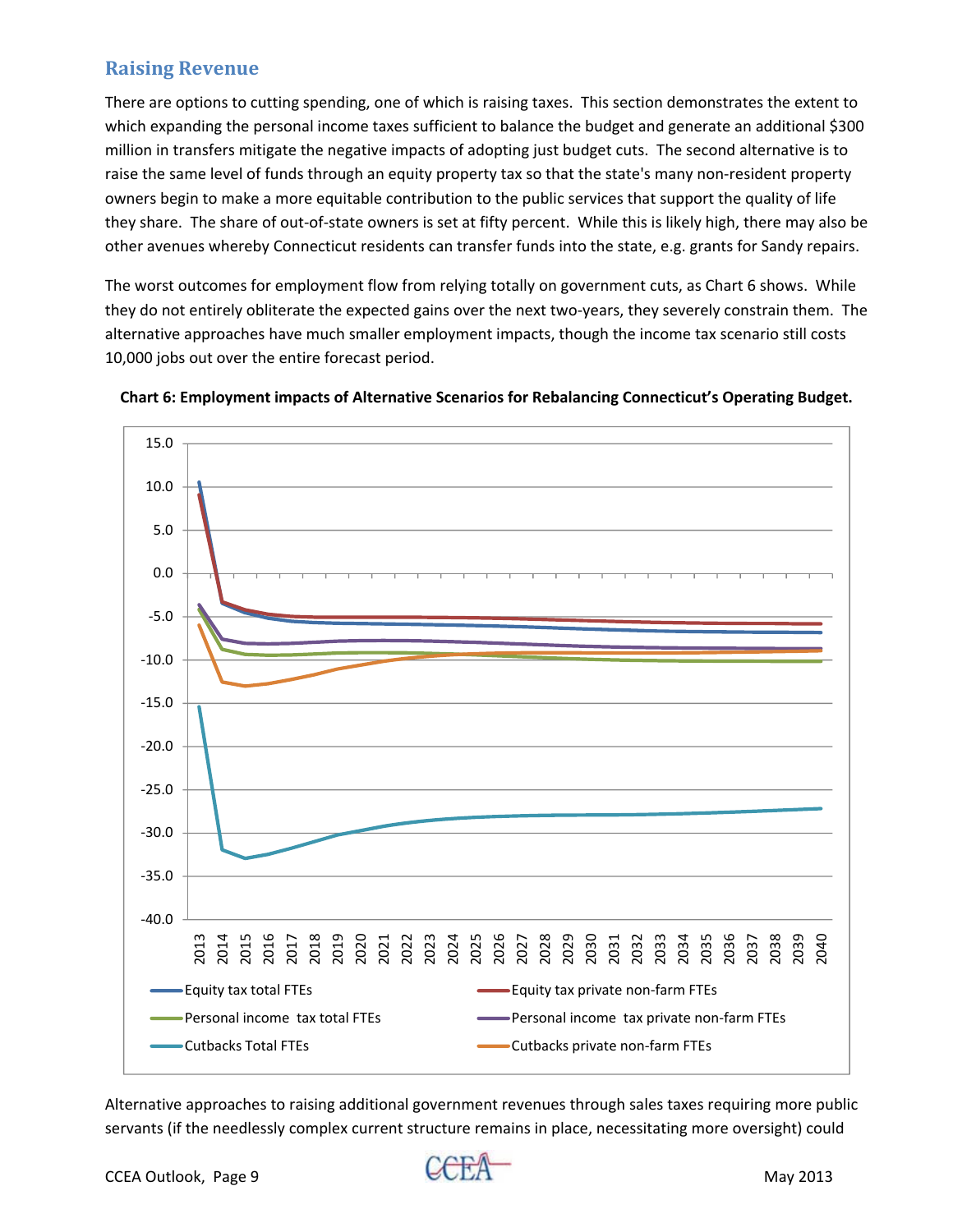result in a different balance that would reduce pressures on public employment but increase them on private sector employment. Impacts on disposable CTRGDP are also severe. Structuring the alternative case to include the equity tax increase on residential properties mitigates the worst of the immediate impacts on disposable CTRGDP, but this mitigation wanes over time as if are able to pass the costs of that tax through to renters.

Table 1 offers a comparative assessment of the impacts of three different approaches to revenue enhancement.

|                                    | 2013            |                      |                                           | 2018            |                      |                                           |
|------------------------------------|-----------------|----------------------|-------------------------------------------|-----------------|----------------------|-------------------------------------------|
|                                    | <b>Cutbacks</b> | <b>Equity</b><br>Tax | Personal<br><b>Income</b><br><b>Taxes</b> | <b>Cutbacks</b> | <b>Equity</b><br>Tax | Personal<br><b>Income</b><br><b>Taxes</b> |
|                                    |                 |                      |                                           |                 |                      |                                           |
| Personal Income                    | $-1.16$         | 4.17                 | $-0.29$                                   | $-3.53$         | 0.65                 | $-1.04$                                   |
| Disposable Personal Income         | $-0.92$         | 2.60                 | $-0.95$                                   | $-2.79$         | $-1.13$              | $-2.53$                                   |
| <b>Real Gross Domestic Product</b> | $-1.50$         | 1.01                 | $-0.43$                                   | $-3.09$         | $-0.65$              | $-0.93$                                   |
| Real Disposable Personal Income    | $-0.87$         | 2.47                 | $-0.92$                                   | $-2.20$         | $-1.01$              | $-2.16$                                   |

#### **Table 1 Income Impacts of Rebalancing Connecticut's Operating Budget (Fixed 2012 \$) 2013 & 2018**

With the marginal exception of personal income taxes in 2013, all options are superior to just spending cuts: *they do less damage*. The equity tax (a statewide property tax which captures revenue from non‐resident owners who, while enjoying Connecticut's quality of life, contribute little towards maintenance of the public services from which they benefit) is superior everywhere to increasing the personal income tax.

This analysis did not look at an important and potentially critical source of funding: federal transfers. Connecticut currently includes most federal transfers under its peculiar spending cap—preferring apparently to spend state taxpayer dollars to accepting federal funds. The result is that Connecticut is last nationally in federal funds returned to the state relative to taxes paid and systematically fails to claim federal monies to which it is entitle or for which it might compete. Simply improving from a return of 69 cents on the dollar to 75 cents would dramatically close the budget gap. Removing federal transfers from the spending cap would reverse the current perverse incentives under which the State operates—and might lead to the creation of the institutional mechanisms that capture significantly more federal funds for both the State and individual municipalities.<sup>10</sup>

Finally, a recent analysis CCEA and CAI completed revealed that Connecticut is far more reliant on core taxes (incomes, sales, and corporate) than most other states for its revenues; clearly Connecticut needs to undertake systematic analysis and reform of its revenue system. That is an unavoidable step both to stabilizing state finances and to restoring Connecticut's economic competitiveness and vitality.



 $^{10}$  Because of the perverse incentives of the current spending cap, the State has no incentive to development a comprehensive, sophisticated database that would vastly facilitate capturing federal funds. And without that database, municipalities are severely handicapped in their efforts to capture such funds. Revising the spending cap would reverse the incentives, opening the door to the state making the needed strategic investments. A relatively modest investment could reaped tens, even hundreds, of millions in additional federal funds.